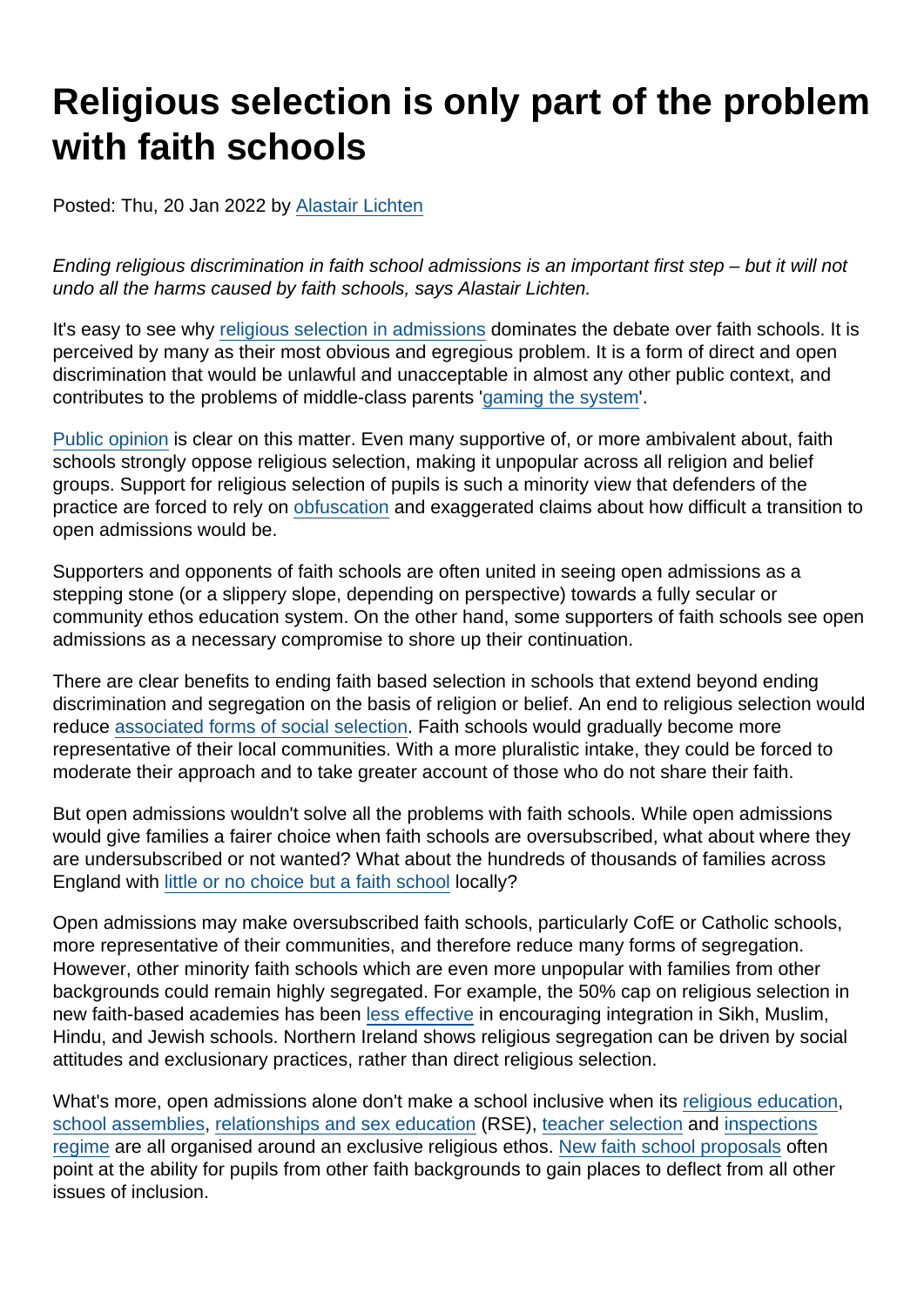Faith schools also use open admissions to argue that parents attending such schools - often their only practical option - are accepting all aspects of the religious ethos, and should not complain.

For politicians overestimating the [popularity](https://www.secularism.org.uk/faith-school-facts.html?category=18) of faith schools, supporting open admissions feels like a safer option. It makes sense to form broad coalitions to tackle the specific issue of admissions, and work together to [mitigate harms](https://www.nomorefaithschools.org/news/2018/04/faith-schools-reducing-the-harm-isnt-enough) of faith schools and make incremental improvements. A policy of open admissions would be simpler than working out the details to get rid of faith schools, and reformers may wish to temporarily sidestep such questions.

But limiting criticisms of faith schools in pursuit of some allies can have long term problems. For example, campaigners seeking to introduce statutory RSE in different parts of the UK understandably sought to work with all schools, including faith schools. However, such campaigns often downplayed the problems with [how RSE is delivered in many faith schools](https://www.secularism.org.uk/uploads/unsafe-sex-report-april-2018.pdf), and in their haste to celebrate a victory, have robbed attention from these problems.

This isn't to say that the direct benefits of ending faith selection wouldn't be significant, or that the moral imperative to end such discrimination isn't clear.

Achieving a secular and inclusive education system free from religious privilege, discrimination, or control, will be a lengthy process. Ending the ability of faith schools to religiously discriminate in admissions is only the first step.

[Discuss on Facebook](https://www.facebook.com/NationalSecularSociety/posts/4766939670041013?__cft__[0]=AZU2WaJody9iBkZ26Yc6aaZ8IGCdlEh1ibkCFOVXCtTATOw4av6wr_eUlwNLHaVTqjW-EligSzBj7oGi5LdfWRxKDN0z_kKOd1BvTZ76cDmeoG7WWQCAMb4N8KDEDTZPy2SjSFM1-jn2zapLV0VQWEN5SAc7FSGx8fVAYgwE1CnRpPMb5XFTKumAQE8FRblmblI&__tn__=,O,P-R)

Alastair Lichten

Alastair [\(@AlastairLichten](https://twitter.com/alastairlichten)) is a former head of education at the National Secular Society. The views expressed in our blogs are those of the author and do not necessarily represent the views of the NSS.

## Are faith schools restricting your options?

Are you locked out of your local school based on religion? Have you been assigned a faith school against your wishes? Are faith schools your only option?

- [Share your story](https://www.secularism.org.uk/stories.html)
- [Share on What's App](whatsapp://send?text=http://www.secularism.org.uk/opinion/2022/01/religious-selection-is-only-part-of-the-problem-with-faith-schools?format=pdf)
- [Share on Facebook](https://www.facebook.com/sharer/sharer.php?u=http://www.secularism.org.uk/opinion/2022/01/religious-selection-is-only-part-of-the-problem-with-faith-schools?format=pdf&t=Religious+selection+is+only+part+of+the+problem+with+faith+schools)
- [Share on Twitter](https://twitter.com/intent/tweet?url=http://www.secularism.org.uk/opinion/2022/01/religious-selection-is-only-part-of-the-problem-with-faith-schools?format=pdf&text=Religious+selection+is+only+part+of+the+problem+with+faith+schools&via=NatSecSoc)
- [Share on Email](https://www.secularism.org.uk/share.html?url=http://www.secularism.org.uk/opinion/2022/01/religious-selection-is-only-part-of-the-problem-with-faith-schools?format=pdf&title=Religious+selection+is+only+part+of+the+problem+with+faith+schools)
- [Subscribe to RSS Feed](/mnt/web-data/www/cp-nss/feeds/rss/news)

Tags: [Admissions,](https://www.secularism.org.uk/opinion/tags/Admissions) [Education,](https://www.secularism.org.uk/opinion/tags/Education) [Faith schools](https://www.secularism.org.uk/opinion/tags/Faith+schools)

Related Campaigns